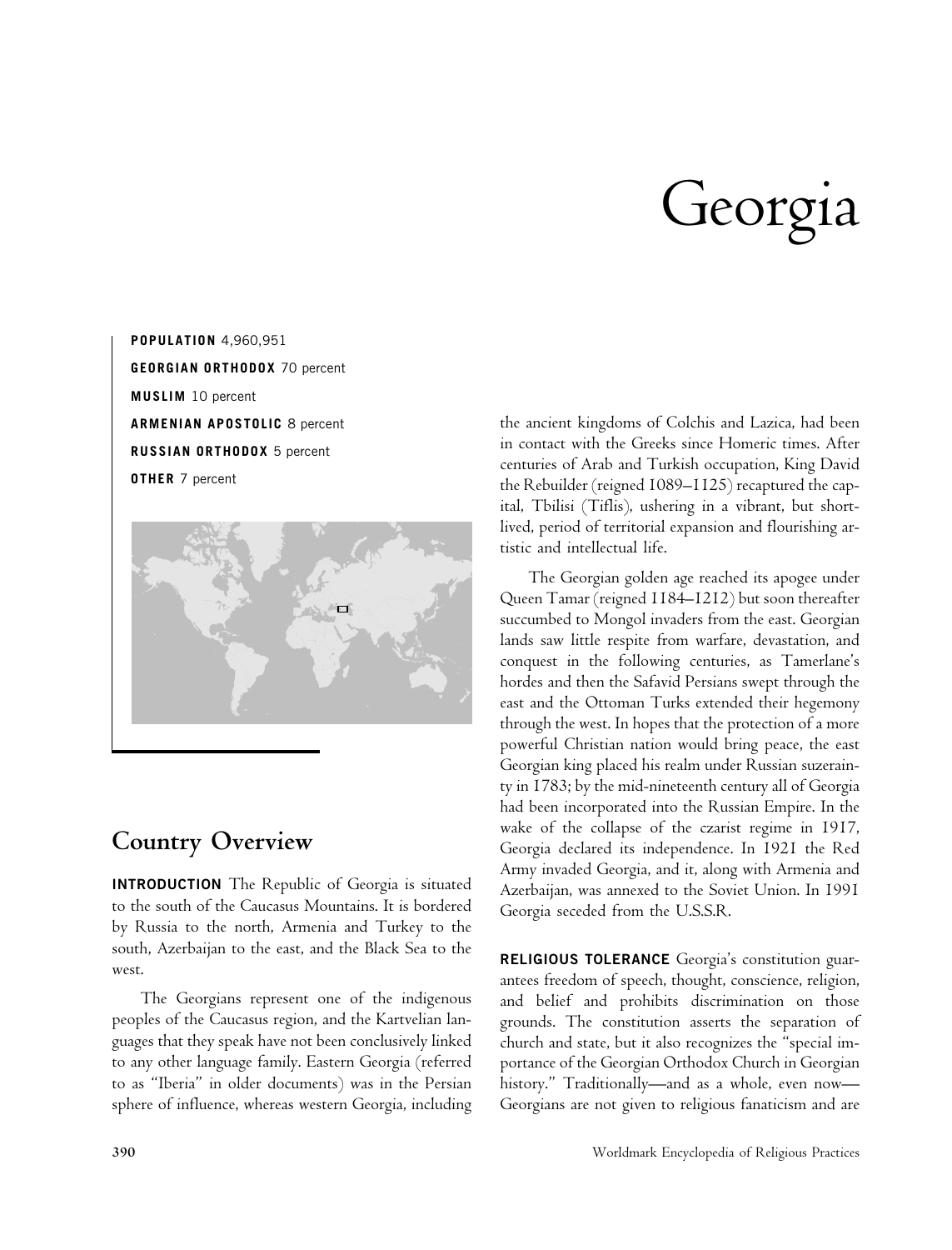generally tolerant of the confessional diversity that has been part of their history for centuries.

## **Major Religion**

#### **GEORGIAN ORTHODOX CHURCH**

**DATE OF ORIGIN** c. 326 C.E. **NUMBER OF FOLLOWERS** 3.5 million

**HISTORY** According to tradition the apostle Saint Andrew the First-Called brought the gospel to Georgia. Other accounts mention the apostle Saint Simon, who is said to have been buried in Abkhazia, and the saints Bartholomew and Thaddeus, who are also credited with the introduction of Christianity to the Armenians. Certainly Christianity was present in Georgia by the end of the fourth century, as evidenced by the earliest known churches.

The adoption of Christianity as the state religion in Iberia (eastern Georgia) occurred perhaps as early as 326, a quarter century or so later than in Armenia. It was from Armenia that Saint Nino the Enlightener entered Georgia and, after performing several miracles, succeeded in converting the king and queen of Iberia to the new faith. The archbishops of Iberia, whose see was in Mtsxeta, were subordinate to the Patriarchate of Antioch until 468, when the Georgian church acceded to autocephalous (independent) status within the Orthodox communion. There is some evidence that Monophysitism was introduced into Georgia during the sixth century, probably from Syria, but by the end of that century the Georgian hierarchy had clearly sided with the Chalcedonian doctrine that Jesus Christ had two natures, divine and human.

The earliest Georgian-language texts date from the fifth century, but it was after the Arab conquest of Tbilisi in 645, when the centers of intellectual and monastic activity shifted to the southwestern provinces (in what is now Turkey) or to Georgian monastic communities in Syria and Palestine, that the greatest monuments of Georgian ecclesiastical writing were produced. This was also a time of active church building and icon making, which continued through the Georgian golden era.

In 1811, several years after the annexation of Georgia to the Russian Empire, the autocephaly, or independence, of the Georgian Church was abrogated by orders



*A Russian Orthodox priest blesses a woman during a religious service in Georgia. Russian Orthodoxy was introduced upon the annexation of Georgia by the Russian Empire in 1917.* © PETER TURNLEY/CORBIS.

of the czar. For more than a century the church was governed by exarchs (bishops) appointed by the Moscow Patriarchate, of which all but the first were ethnic Russians. During this period the ancient frescoes in many Georgian churches were whitewashed, and old stone iconostases (icon screens) with the wooden ones preferred by the Russian authorities. Immediately after the declaration of Georgian independence from Russia in 1917, autocephaly was restored.

**EARLY AND MODERN LEADERS** P'et're I (467–74) was the first catholicos (primate) of the autocephalous Georgian Orthodox Church. After Bagrat III succeeded in uniting the kingdoms of eastern and western Georgia, Melkisadek' I (1010–33) became the first prelate to hold the dual title catholicos-patriarch of all Georgia. Since 1977 the catholicos-patriarch and archbishop of Mtsxeta-Tbilisi has been Ilia II (born Irakli Gudushauri-Shiolashvili in 1933).

Many Georgian monarchs took an active interest in ecclesiastic affairs. In the early fifth century King Archil is said to have convened the Georgian clergy in order to reject the Arian heresy, and King David the Rebuilder announced his reforms of the civil (and church) administration at the Council of Ruisi-Urbnisi in 1103. Also worthy of mention are the religious and civil leaders who founded monasteries in Georgia and abroad: Grigol Xandzteli, who established monastic communities in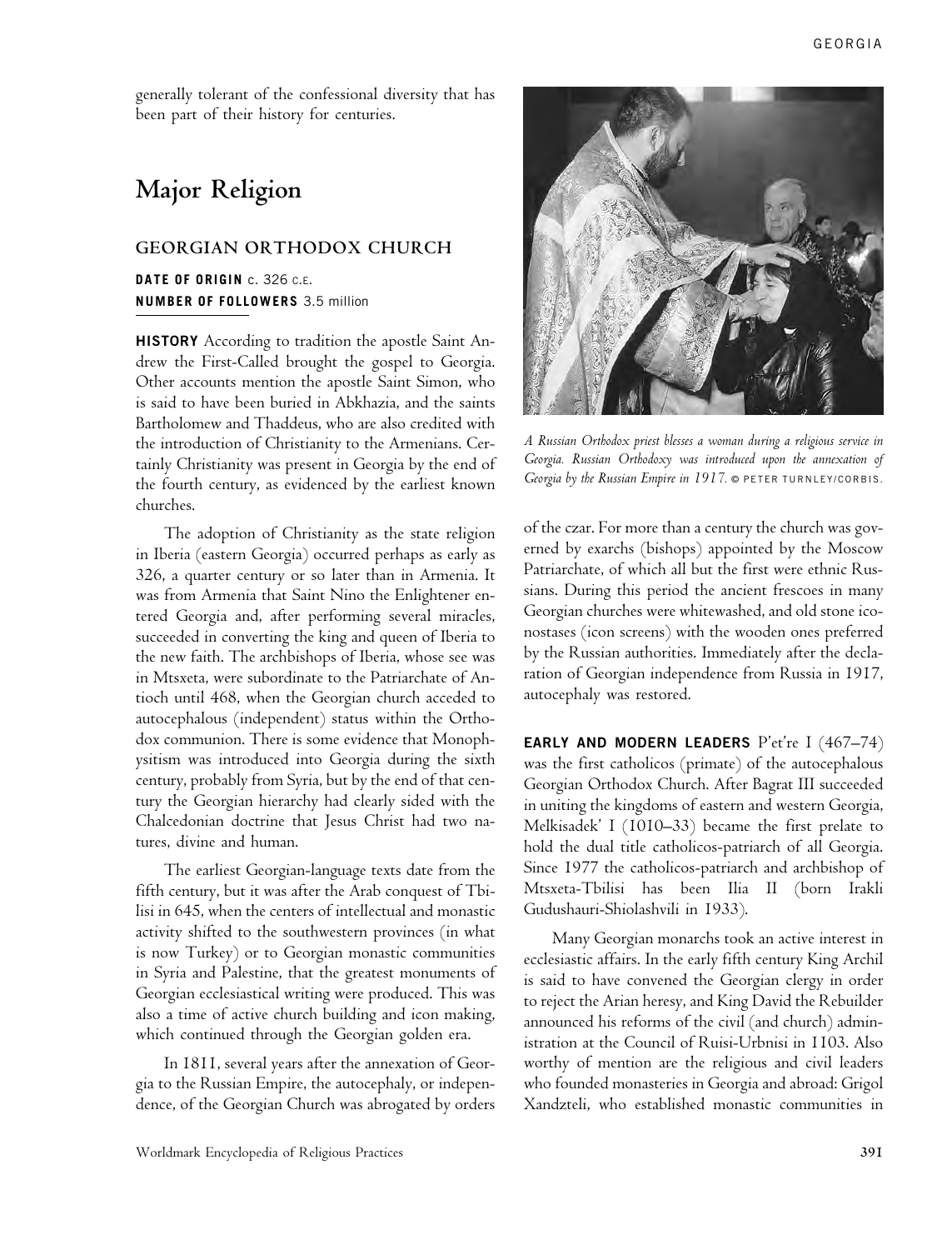T'ao-K'larjeti (southwest Georgia) during the ninth century; the scholar Ioane and the military leader Tornike, who undertook the construction of the famous Iveron ("Iberian") Monastery on Mount Athos (built 980–983); and the Byzantine general Grigol Bakurianisdze, founder of the Petritsoni Monastery in Bulgaria (1083). Over the centuries a number of Georgians have been recognized as saints, including the author and social activist Ilia Ch'avch'avadze (Saint Ilia the Righteous), who was assassinated in 1907, and Patriarch Ambrose Xelaia (served 1921–27).

**MAJOR THEOLOGIANS AND AUTHORS** The leading intellectual figure of the early Georgian church was P'et're the Iberian (411–91), the founder of several monasteries in Jerusalem and elsewhere in Palestine. Numerous monastic writers contributed to the rich corpus of classical Georgian literature, including the poet and hymnographer Ioane-Zosime (tenth century), the translators Euthymius the Athonite (955–1028) and Giorgi Mtat'smindeli (tenth century), and the philosophers Ephrem Mtsire (eleventh century) and Ioane P'et'rit'si (early twelfth century).

**HOUSES OF WORSHIP AND HOLY PLACES** It has been asserted that more than 10,000 churches and monasteries have been constructed in Georgia, many of them now in ruins. Some of the earliest appear to have been made of wood, such as the fourth-century construction uncovered on the site of the Svet'itsxoveli cathedral in Mtsxeta. Many fifth- and sixth-century stone churches, such as Sioni (Bolnisi) and Anchisxat'i (Tbilisi), were three-aisled basilicas, a style which subsequently evolved into the larger-scale three-naved design represented by the seventh-century church at Nek'risi. Also in the early seventh century a number of churches were laid out in a circular or octagonal ground plan, including the celebrated Jvari church overlooking Mtsxeta, the three tiny conjoined chapels at Old Shuamta, and the ruins of the cathedral at Bana in eastern Turkey. Beginning in the tenth century and throughout the golden age, great cruciform cathedrals with high domes were constructed throughout Georgia, notably Alaverdi, Svet'itsxoveli, the Bagrat cathedral at Kutaisi, and the uncommon brick church at Q'int'svisi, renowned for its frescoes. Among the numerous Georgian monasteries, mention should be made of those built next to—or even into—cliffs, with caves used as cells: Davit-Garedji and Shio-Mghvime (both begun in the sixth century) and the extraordinary

complex at Vardzia near the Turkish border (twelfth– thirteenth centuries).

**WHAT IS SACRED?** As elsewhere in the Orthodox world, icons are displayed in great numbers inside all functioning churches, and most believers also have icons at home. Relics are not as prominent as in Latin Christianity, but several are displayed in Georgian churches or referred to in chronicles.

**HOLIDAYS AND FESTIVALS** The Georgian Church observes, by and large, the same holy days, fasts, and commemorations of the dead as do other Orthodox communities and establishes their dates according to the Julian calendar, which is thirteen days behind the modern (Gregorian) calendar. Easter is the greatest of the holy days, celebrated in a liturgy that begins at midnight with the solemn procession of icons around the church and lasts almost until daybreak. Some of these observances have distinctly local features, such as the strewing of box tree branches on the church floor on Palm Sunday (in Georgian, Bzoba [the Box Feast]). The principal Orthodox fasts are during Lent (Didi marxva), Advent, the two weeks preceding the Dormition of Mary (Mariamoba, 28 August [15 August îO. S.ï]), and from the Monday eight days after Pentecost until the feast of Saints Peter and Paul (P'et're-p'avloba, 12 July [29 June îO. S.ï]). Departed souls are commemorated on Meatfare Saturday (Xortsielis shabati), nine days before Lent; Soul Saturday (Sulis shabati), the day before Pentecost; and on the second, third, and fourth Saturdays of Lent. Of special significance to Georgians are Saint Nino and Saint George, each of whom has two feast days each year. Major cathedrals also have annual celebrations.

**MODE OF DRESS** Georgian liturgical vestments are comparable to those in other Orthodox churches. As ordinary garments, clerics of all ranks wear black robes with head coverings. All bishops wear cylindrical hats of roughly similar shape; that of the catholicos-patriarch is adorned with a large cross, whereas those of archbishops have smaller crosses, and those of bishops are unmarked. Georgian prelates also wear elaborate pendants and crosses—those of highest rank may wear as many as three—and carry a staff.

**DIETARY PRACTICES** Except for fasts, which are regulated by Orthodox conventions, Georgians are not subject to any special dietary restrictions.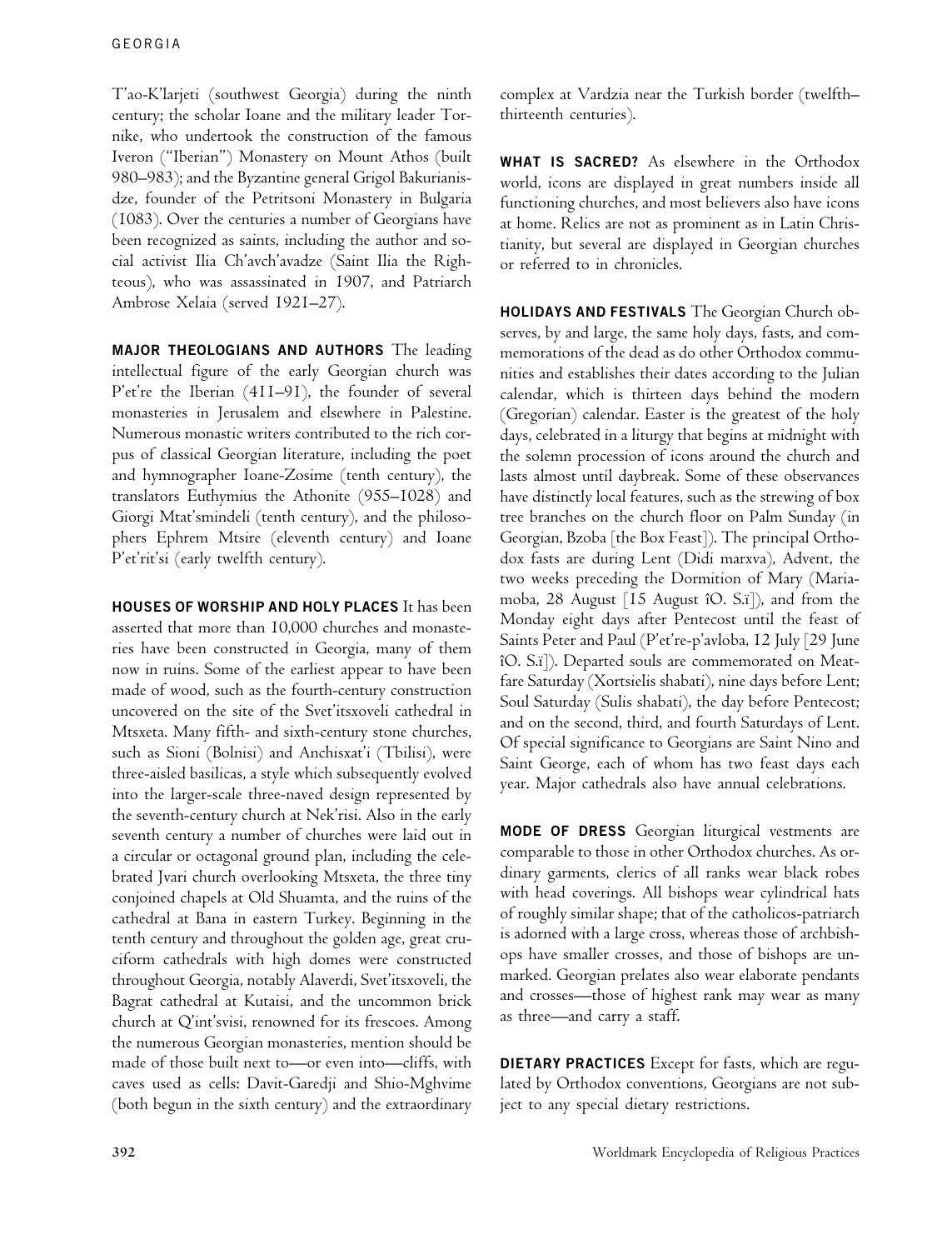**RITUALS** The Georgian Orthodox liturgy continues to be celebrated in the classical Georgian language of the ninth through the twelfth centuries, written in the old ecclesiastical script (*nusxuri*) rather than the secular *mxedruli* script that has been used to write Georgian since the Middle Ages. The modes and polyphony of Georgian liturgical chant are distinctive and share some features with Georgian folk song.

On feast days, especially in rural areas, numerous popular observances not sanctioned by the Orthodox hierarchy still occur at or near churches. Worshipers commonly circumambulate the church three times counterclockwise, sometimes leading animals to be slaughtered, whose meat will be served at a banquet (*supra*) within or near the church precincts. Even in Tbilisi, on the feast of the Dormition of Mary, worshipers leading sheep or bearing chickens crowd into churchyards, where they light candles and present written prayer requests to the priest. Some churches are pilgrimage sites, especially for people seeking healing or the birth of children. One widespread practice, even when little remains of the church save a pile of stones, is the lighting of beeswax candles, which are then affixed to the wall and left to burn out. As in some neighboring regions, Georgians visiting a shrine or other sacred site may tear off a strip of fabric from their clothing and tie it around a branch of a nearby tree known as a "wish tree" (*nat'vris xe*).

**RITES OF PASSAGE** The sacrament of baptism is administered according to Orthodox norms and is followed by chrismation (the equivalent of Catholic confirmation). Although it is normally a ritual for infants, because of Soviet-era restrictions on the practice of religion, many adolescent or even adult Georgians have only recently been baptized, including former members of the Communist Party. During the Orthodox wedding ceremony, the couple wear crowns and are referred to as "king and queen" (*mepe-dedopali*) for a short while afterward.

After death the body is exposed in the home for a day or two so that family members, friends, and neighbors can pay their respects. A funeral service may be held in the church, but this is not obligatory. Before taking the coffin out of the house, the pallbearers carry it around the room three times counterclockwise. Funeral banquets take place after burial, on the 40th day after death and, finally, on the first anniversary, to mark the end of mourning. On subsequent anniversaries of a person's death, family members will visit the grave site, light candles, and eat a small commemorative meal there.

**MEMBERSHIP** In principle anyone can become a member of the Georgian Orthodox Church through conversion and baptism, but the contemporary church has been strongly linked to Georgian ethnic consciousness and has few non-Georgian members. In earlier times this relation was conceived in quite different terms. The tenth-century writer Giorgi Merchule defined Georgia as the land "where the liturgy is celebrated in the Georgian language." At the time those lines were written, and especially in the following centuries, a wide variety of home languages were spoken by those who heard the divine liturgy in Georgian. Even as recently as the seventeenth century Georgian villagers were said to refer to all Orthodox Christians as *Kartvelebi* (that is, Georgians) regardless of their language or nationality.

**SOCIAL JUSTICE** Since the end of Soviet rule, the Georgian Orthodox Church has undertaken a number of humanitarian activities, such as operating soup kitchens, homes for the elderly, and a shelter for homeless children.

**SOCIAL ASPECTS** Under the Georgian constitution the church has no role in regulating marriage, divorce, and related matters. There is some opposition to abortion among believers, but it remains legal in Georgia.

**POLITICAL IMPACT** The Orthodox Church was integrated into the feudal politico-economic order of medieval Georgia. Many monasteries and bishoprics held fiefs, along with the serfs living on the land, and some accumulated sizable holdings through gifts and bequests from the nobility. In 1103 King David the Rebuilder granted the powerful office of *mt'signobart-uxutsesi* (grand chancellor, first in rank among the royal ministers) to his close advisor Giorgi, bishop of Ch'q'ondidi. For centuries afterward the chancellorship was combined with the west Georgian episcopal see in question. Under the Soviet and post-Soviet administrations the church leadership has had no official political role, but the catholicos-patriarch Ilia II has been a highly visible public figure for many years, and his opinions have considerable influence.

**CONTROVERSIAL ISSUES** In contemporary Georgia the Orthodox Church has been caught in the crossfire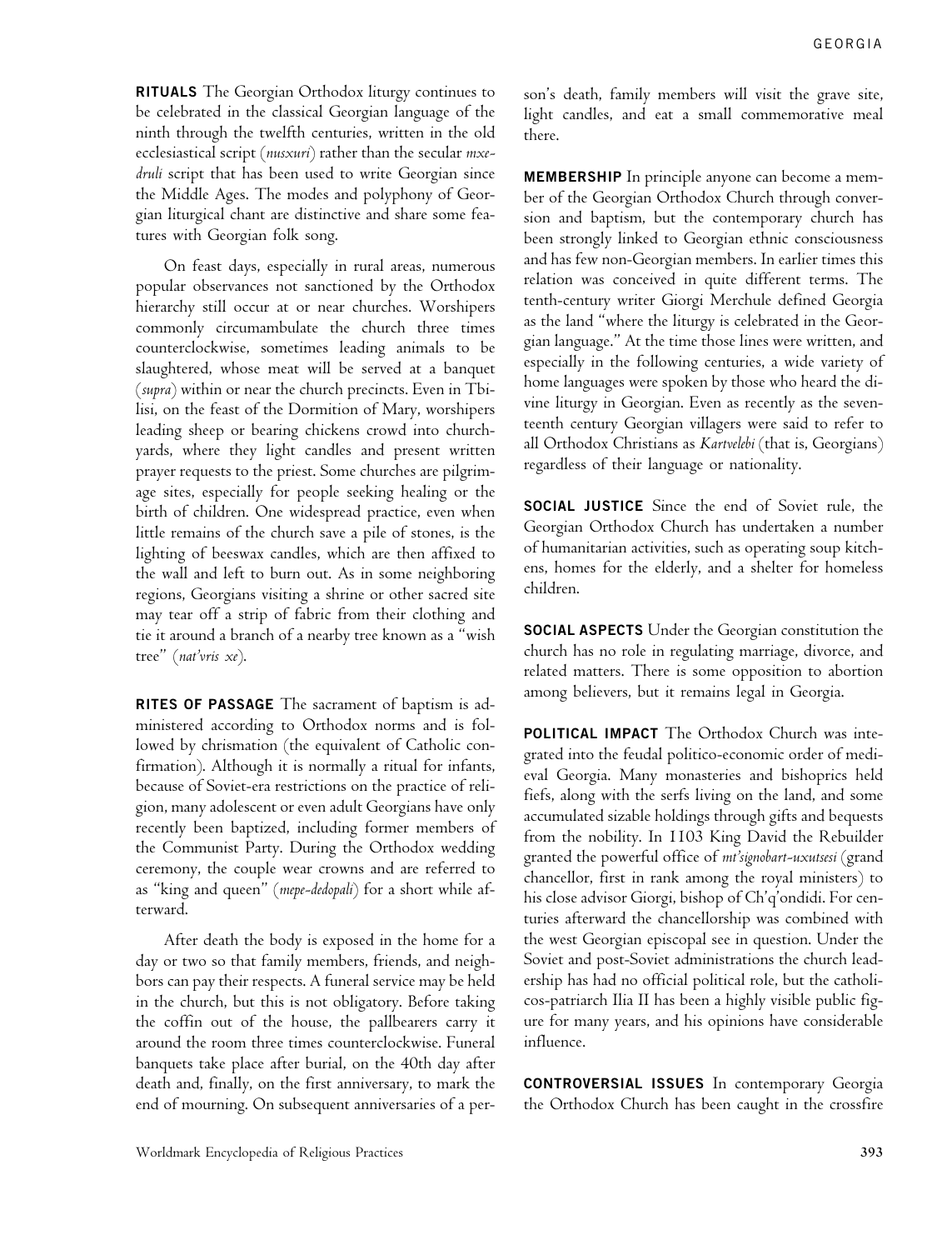between traditionalists, who oppose ecumenism, and representatives of the minority religious communities, especially the newly arrived Protestant churches, who object to what they see as the favored status of the Orthodox Church. In 1997, under pressure from the traditionalists, the Holy Synod of the Georgian Orthodox Church withdrew its membership in the World Council of Churches. In September 2003 thousands of Georgians took to the streets to protest a proposed agreement on religious matters between the Georgian state and the Vatican, which was canceled soon afterward by representatives of the Georgian president. On the other hand, the church leadership has condemned the activities of the most extreme self-proclaimed defenders of Orthodoxy, such as the Basilists (violent splinter groups inspired by the excommunicated priest Basili Mkalavishvili).

**CULTURAL IMPACT** As in Armenia and the Slavic lands, the introduction of Christianity to Georgia was accompanied by the creation of an alphabet for the purposes of translating the Scriptures and other religious texts into the vernacular. Surprisingly the oldest known inscriptions in Georgian, which date to about 430–40, are located in what is now Israel. Within a couple of generations after the adoption of Christianity, communities of Georgian monks were active in Palestine and Syria, where, over the centuries, they translated numerous works from Greek, Syriac, and other languages and also wrote original hagiographies of Georgian saints. In the tenth and eleventh centuries major monasteries were established on Mount Athos and in Bulgaria, and these attracted some of the most gifted translators and philosophers of the period. At the same time, centers of learning were founded within Georgia, of which the most celebrated were the academies at Gelati and Iq'alto.

The first Georgian printing press was installed during the reign of King Vakht'ang VI (reigned 1711–24). Many of the books produced by this press were intended for use in the monastery schools and seminaries then being opened at the initiative of Patriarch Doment'i III (served 1704–25). This educational work was continued by the distinguished patriarch Ant'on I (served 1744–88), who was himself the author of many books, including a highly influential grammar of the Georgian written language.

## **Other Religions**

The medieval Georgian chronicles mention military campaigns to subdue unruly "pagans" dwelling in the remote highland valleys of northern Georgia. Some mountain tribes accepted the state religion; others, however, resisted or fled further upland. A handful of Georgians living in the northeastern mountain provinces of Pshavi and Xevsureti have continued to practice a syncretic religion centered on the veneration of divine beings known as "children of God" (*xvtishvili*) or "icons" (*xat'i*). The Pshav-Xevsur religious system appears to have resulted from the restructuring of inherited pre-Christian beliefs in light of concepts appropriated from Orthodox Christianity and medieval Georgian feudalism. The highland communities imagine themselves to be the "vassals" (*q'ma*) of their tribal *xat'i,* which in turn is subordinate to God, the invisible sovereign of this cosmological hierarchy.

The first of the world religions to establish itself in Georgia was Judaism. A Jewish community has been present since ancient times in the old capital of Mtsxeta; synagogues are also found in major cities, such as Tbilisi and Kutaisi, and even in the town of Oni in the highlands of northwestern Georgia. It has been estimated that as many as 100,000 Jews once lived in Georgia. After Soviet authorities relaxed emigration restrictions in the 1970s, most Jews left the country, and fewer than 10,000 remain. In September 1998 the Georgian government officially celebrated 2,600 years of Judaism in Georgia.

Islam has been present on Georgian territory since shortly after the time of Muhammad, brought by the Arab armies who conquered much of the eastern half of the country. A significant portion of the Georgian populace later converted in those ancient southwestern provinces that were incorporated into the Ottoman Empire. Some of these lands were returned to Georgia in the nineteenth century, and they now constitute the autonomous region of Adjaria (Ach'ara). Most Georgian Muslims, however, remain within the borders of Turkey. The majority of Muslims residing in the Georgian republic are Azeris or members of other traditionally Muslim ethnic groups.

Other religions that have long-standing roots in Georgia include the Armenian Apostolic Church (the majority faith of Georgia's Armenian community, which is centered in Tbilisi and the districts adjacent to the Armenian border) and Yezidism (the syncretic religion